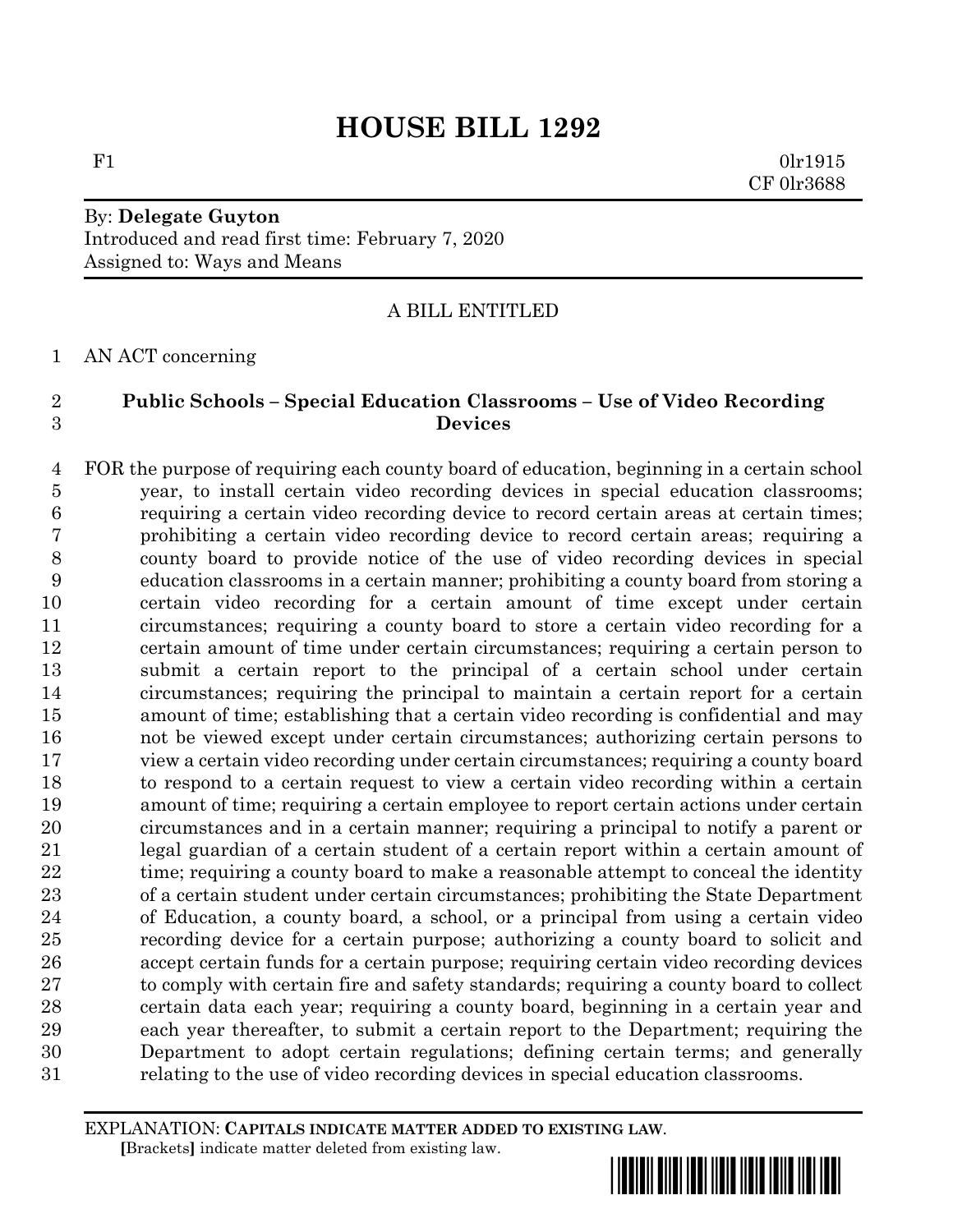## **HOUSE BILL 1292**

| 1              | BY adding to                                                                                                |
|----------------|-------------------------------------------------------------------------------------------------------------|
| $\overline{2}$ | Article – Education                                                                                         |
| 3              | Section 7-446                                                                                               |
| 4              | Annotated Code of Maryland                                                                                  |
| 5              | (2018 Replacement Volume and 2019 Supplement)                                                               |
| 6              | BY repealing and reenacting, without amendments,                                                            |
| 7              | Article – Education                                                                                         |
| $8\,$          | Section $8-401(a)(1)$ and $(5)$                                                                             |
| 9              | Annotated Code of Maryland                                                                                  |
| 10             | (2018 Replacement Volume and 2019 Supplement)                                                               |
| 11<br>12       | SECTION 1. BE IT ENACTED BY THE GENERAL ASSEMBLY OF MARYLAND,<br>That the Laws of Maryland read as follows: |
| 13             | <b>Article - Education</b>                                                                                  |
| 14             | $7 - 446.$                                                                                                  |
| 15             | (1)<br>IN THIS SECTION THE FOLLOWING WORDS HAVE THE MEANINGS<br>(A)                                         |
| 16             | <b>INDICATED.</b>                                                                                           |
|                |                                                                                                             |
| 17             | "EXCLUSION AREA" MEANS A SUPERVISED AREA TO WHICH A<br>(2)                                                  |
| 18             | STUDENT WHO RECEIVES INSTRUCTION IN A SPECIAL EDUCATION CLASSROOM IS                                        |
| 19             | TAKEN FOR A LIMITED PERIOD OF TIME TO REGAIN SELF-CONTROL.                                                  |
| 20             | "SPECIAL EDUCATION" HAS THE MEANING STATED IN § 8-401 OF<br>(3)                                             |
| $21\,$         | THIS ARTICLE.                                                                                               |
| 22             | "SPECIAL EDUCATION CLASSROOM" MEANS A CLASSROOM IN A<br>(4)                                                 |
| 23             | PUBLIC SCHOOL IN WHICH A MAJORITY OF THE REGULARLY ATTENDING STUDENTS                                       |
| 24             | ARE PROVIDED SPECIAL EDUCATION INSTRUCTION.                                                                 |
| 25             | (1)<br>BEGINNING IN THE 2020-2021 SCHOOL YEAR, EACH COUNTY<br>(B)                                           |
| 26             | BOARD SHALL INSTALL AT LEAST ONE VIDEO RECORDING DEVICE IN EACH SPECIAL                                     |
| $27\,$         | EDUCATION CLASSROOM.                                                                                        |
| 28             | (2)<br>A VIDEO RECORDING DEVICE UNDER THIS SUBSECTION SHALL                                                 |
| 29             | <b>RECORD:</b>                                                                                              |
| 30             | (I)<br>EXCEPT AS PROVIDED IN PARAGRAPH (3) OF THIS                                                          |
| 31             | SUBSECTION, ALL AREAS OF THE SPECIAL EDUCATION CLASSROOM, INCLUDING ALL                                     |
| 32             | <b>EXCLUSION AREAS; AND</b>                                                                                 |
|                |                                                                                                             |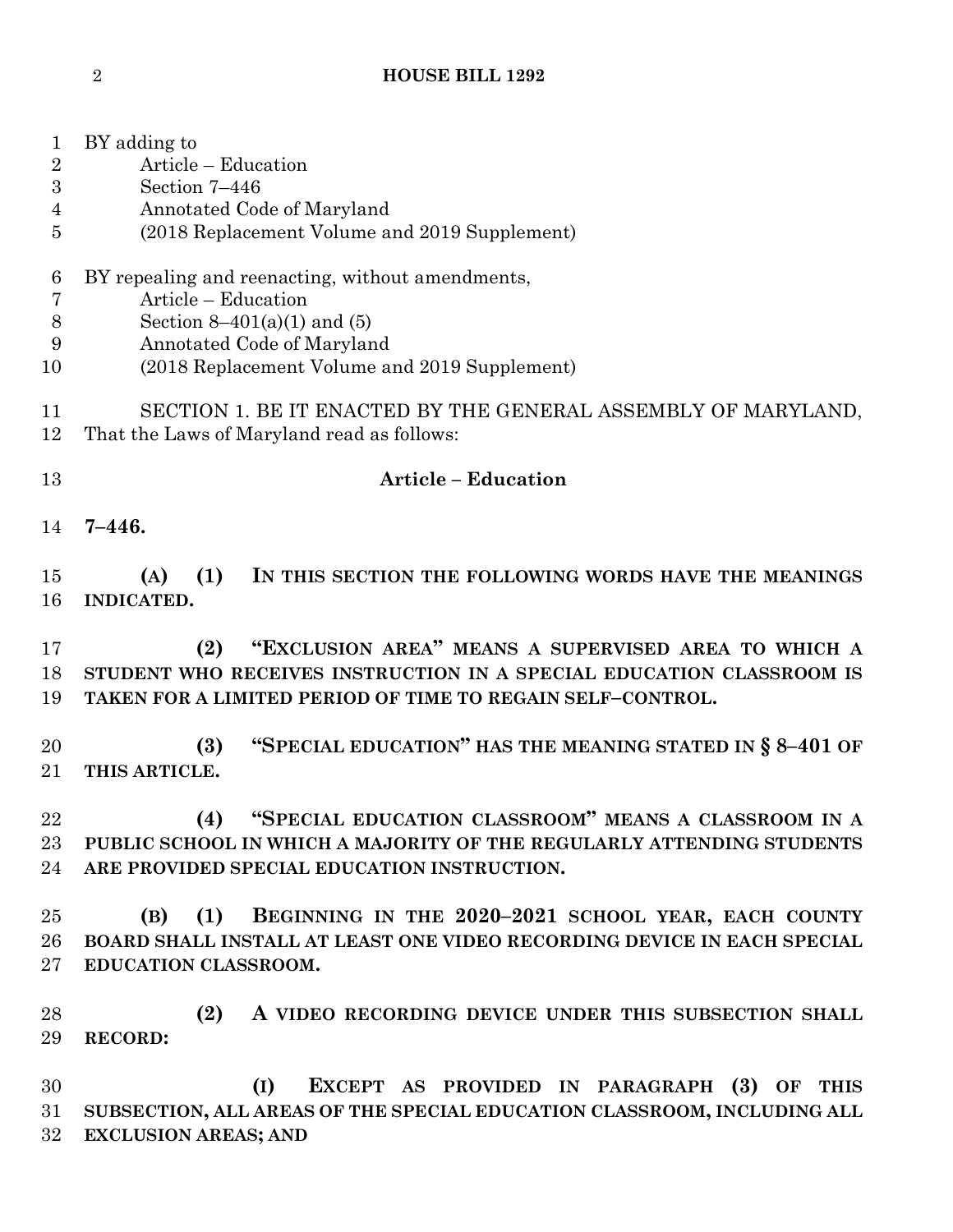#### **HOUSE BILL 1292** 3

 **(II) DURING SCHOOL HOURS AND AT ANY TIME THE SPECIAL EDUCATION CLASSROOM OR EXCLUSION AREA IS IN USE.**

 **(3) A VIDEO RECORDING DEVICE UNDER THIS SECTION MAY NOT RECORD INSIDE BATHROOM AREAS OR IN AREAS THAT STUDENTS USE TO CHANGE CLOTHING.**

 **(C) EACH COUNTY BOARD SHALL PROVIDE NOTICE OF THE USE OF A VIDEO RECORDING DEVICE IN A SPECIAL EDUCATION CLASSROOM BY:**

 **(1) POSTING A SIGN IN A CONSPICUOUS LOCATION OUTSIDE EACH SPECIAL EDUCATION CLASSROOM WHERE A VIDEO RECORDING DEVICE IS USED;**

 **(2) PROVIDING A WRITTEN NOTICE TO THE PARENT OR LEGAL GUARDIAN OF EACH STUDENT WHO RECEIVES INSTRUCTION IN A SPECIAL EDUCATION CLASSROOM; AND**

 **(3) PROVIDING WRITTEN NOTICE IN THE STUDENT HANDBOOK OF THE USE OF VIDEO RECORDING DEVICES.**

 **(D) (1) UNLESS A COUNTY BOARD RECEIVES A REQUEST TO VIEW OR STORE A PARTICULAR VIDEO RECORDING, THE COUNTY BOARD MAY NOT STORE A VIDEO RECORDING MADE UNDER THIS SECTION FOR MORE THAN 3 MONTHS AFTER THE DATE OF THE RECORDING.**

 **(2) IF A REQUEST IS MADE UNDER PARAGRAPH (1) OF THIS SUBSECTION, THE COUNTY BOARD SHALL STORE THE VIDEO RECORDING UNTIL THE REASON FOR THE REQUEST IS RESOLVED.**

 **(3) IF A VIDEO RECORDING IS TO BE USED AS EVIDENCE TO SUPPORT OR REFUTE A COMPLAINT AGAINST A STUDENT, AN EMPLOYEE, OR A CONTRACTOR, THE COUNTY BOARD SHALL RETAIN THE PORTION OF THE VIDEO RECORDING RELATED TO THE COMPLAINT FOR AT LEAST 1 YEAR AFTER THE DATE THE COMPLAINT IS MADE.**

 **(E) (1) IF A PERSON DISCOVERS THAT THE OPERATION OF A VIDEO RECORDING DEVICE HAS BEEN INTERRUPTED, THE PERSON SHALL SUBMIT A WRITTEN REPORT TO THE PRINCIPAL OF THE SCHOOL THAT INCLUDES A DESCRIPTION OF:**

 **(I) HOW THE INTERRUPTION WAS DISCOVERED AND THE LENGTH OF THE INTERRUPTION; AND**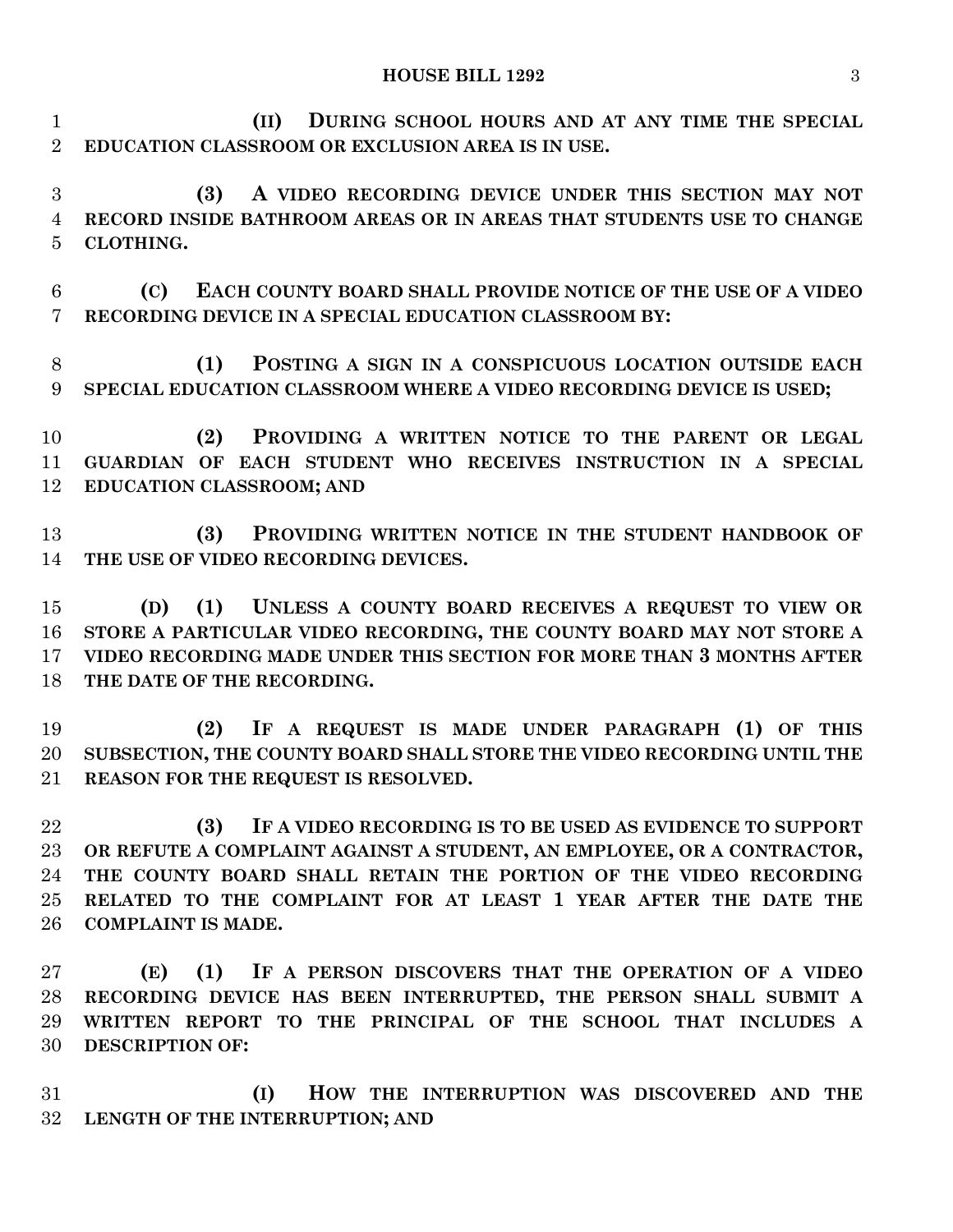|                | $\overline{4}$<br><b>HOUSE BILL 1292</b>                                |
|----------------|-------------------------------------------------------------------------|
| $\mathbf{1}$   | THE REASON FOR THE INTERRUPTION, IF KNOWN.<br>(II)                      |
| $\overline{2}$ | A PRINCIPAL SHALL MAINTAIN A REPORT SUBMITTED UNDER<br>(2)              |
| 3              | PARAGRAPH (1) OF THIS SUBSECTION FOR 1 YEAR AFTER THE DATE OF THE       |
| $\overline{4}$ | <b>SUBMISSION OF THE REPORT.</b>                                        |
| $\overline{5}$ | EXCEPT AS PROVIDED IN PARAGRAPH (2) OF THIS SUBSECTION, A<br>(F)<br>(1) |
| 6              | VIDEO RECORDING MADE IN ACCORDANCE WITH THIS SECTION IS CONFIDENTIAL    |
| 7              | AND MAY NOT BE VIEWED.                                                  |
| 8              | THE FOLLOWING PERSONS MAY VIEW A VIDEO RECORDING MADE<br>(2)            |
| 9              | <b>UNDER THIS SECTION:</b>                                              |
| 10             | AN EMPLOYEE OR A CONTRACTED EMPLOYEE WHO HAS<br>(I)                     |
| 11             | REPORTED TO THE SCHOOL, COUNTY BOARD, OR OTHER LEGAL AUTHORITIES AN     |
| 12             | INCIDENT THAT OCCURRED IN THE SPECIAL EDUCATION CLASSROOM WHILE THE     |
| 13             | VIDEO RECORDING DEVICE WAS RECORDING;                                   |
| 14             | THE PARENT OR LEGAL GUARDIAN OF A STUDENT WHO<br>(II)                   |
| 15             | REPORTS TO THE SCHOOL, COUNTY BOARD, OR LEGAL AUTHORITIES AN INCIDENT   |
| 16             | THAT IS ALLEGED TO HAVE BEEN DOCUMENTED BY THE VIDEO RECORDING; AND     |
| 17             | (III)<br>A PERSON THAT IS INVESTIGATING A REQUEST,                      |
| 18             | COMPLAINT, OR CLAIM FROM CHILD PROTECTIVE SERVICES, LAW ENFORCEMENT,    |
| 19             | A SCHOOL RESOURCE OFFICER, A SCHOOL, A COUNTY BOARD, OR THE DEPARTMENT  |
| 20             | CONCERNING AN INCIDENT THAT IS ALLEGED TO HAVE OCCURRED IN THE SPECIAL  |
| $21\,$         | EDUCATION CLASSROOM WHILE THE VIDEO RECORDING DEVICE WAS RECORDING.     |
| 22             | A COUNTY BOARD SHALL RESPOND TO A REQUEST TO VIEW ALL<br>(3)            |
| $23\,$         | OR A PORTION OF A VIDEO RECORDING MADE UNDER THIS SECTION WITHIN 3 DAYS |
| 24             | AFTER RECEIVING THE REQUEST.                                            |
| 25             | (1) IF AN EMPLOYEE OF A SCHOOL OR COUNTY BOARD OBSERVES AN<br>(G)       |
| $26\,$         | ACTION THAT COULD BE CONSIDERED THE ABUSE OR NEGLECT OF A STUDENT IN A  |
| $27\,$         | SPECIAL EDUCATION CLASSROOM, THE EMPLOYEE SHALL REPORT THE ACTION:      |
| 28             | TO THE PRINCIPAL OF THE SCHOOL WHERE THE ACTION<br>(I)                  |
| 29             | <b>OCCURRED; AND</b>                                                    |
| 30             | (II)<br>IN ACCORDANCE WITH ANY APPLICABLE CHILD ABUSE AND               |
| 31             | NEGLECT REPORTING GUIDELINES.                                           |
| 32             | ON RECEIVING A REPORT UNDER PARAGRAPH (1) OF THIS<br>(2)                |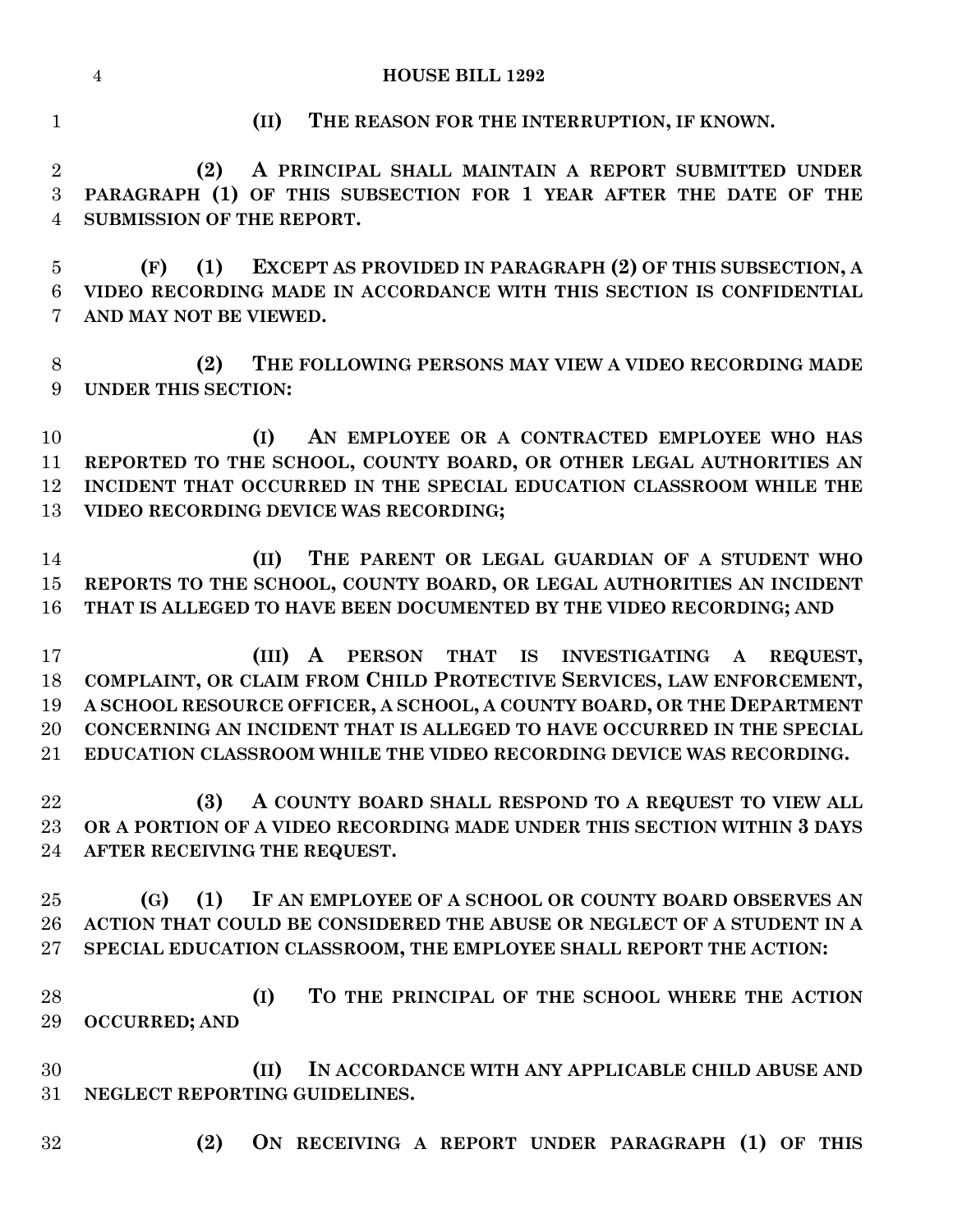**SUBSECTION, A PRINCIPAL SHALL NOTIFY A PARENT OR LEGAL GUARDIAN OF THE STUDENT WHO IS THE SUBJECT OF THE REPORT WITHIN 24 HOURS AFTER RECEIVING THE REPORT.**

 **(H) A COUNTY BOARD SHALL MAKE A REASONABLE ATTEMPT TO CONCEAL THE IDENTITY OF ANY STUDENT WHO APPEARS IN A VIDEO RECORDING MADE UNDER THIS SECTION WHO IS NOT INVOLVED IN THE INCIDENT FOR WHICH THE VIDEO RECORDING IS BEING VIEWED.**

 **(I) THE DEPARTMENT, A COUNTY BOARD, A SCHOOL, OR A PRINCIPAL MAY NOT USE A VIDEO RECORDING DEVICE TO MONITOR THE PERFORMANCE OF SCHOOL EMPLOYEES.**

 **(J) A COUNTY BOARD MAY SOLICIT AND ACCEPT GIFTS, GRANTS, AND DONATIONS FROM ANY PERSON TO BE USED TOWARD THE INSTALLATION AND OPERATION OF A VIDEO RECORDING DEVICE UNDER THIS SECTION.**

 **(K) ALL VIDEO RECORDING DEVICES UNDER THIS SECTION SHALL COMPLY WITH FEDERAL FIRE AND SAFETY STANDARDS.**

**(L) (1) EACH YEAR, A COUNTY BOARD SHALL COLLECT DATA ON:**

 **(I) THE NUMBER OF REQUESTS TO VIEW A VIDEO RECORDING MADE UNDER THIS SECTION; AND** 

- 
- **(II) THE IDENTITY OF THE PERSON THAT MADE A REQUEST.**

 **(2) BEGINNING JANUARY 1, 2021 AND EACH JANUARY 1 THEREAFTER, A COUNTY BOARD SHALL SUBMIT A REPORT TO THE DEPARTMENT ON THE DATA COLLECTED UNDER PARAGRAPH (1) OF THIS SUBSECTION FOR THE IMMEDIATELY PRECEDING CALENDAR YEAR.**

### **(M) THE DEPARTMENT SHALL ADOPT REGULATIONS NECESSARY TO CARRY OUT THE PROVISIONS OF THIS SECTION.**

8–401.

(a) (1) In this subtitle the following words have the meanings indicated.

 (5) "Special education" means specially designed instruction, at no cost to parents, to meet the unique needs of a child with a disability, including:

 (i) Instruction in the classroom, in the home, in hospitals and institutions, and in other settings; and